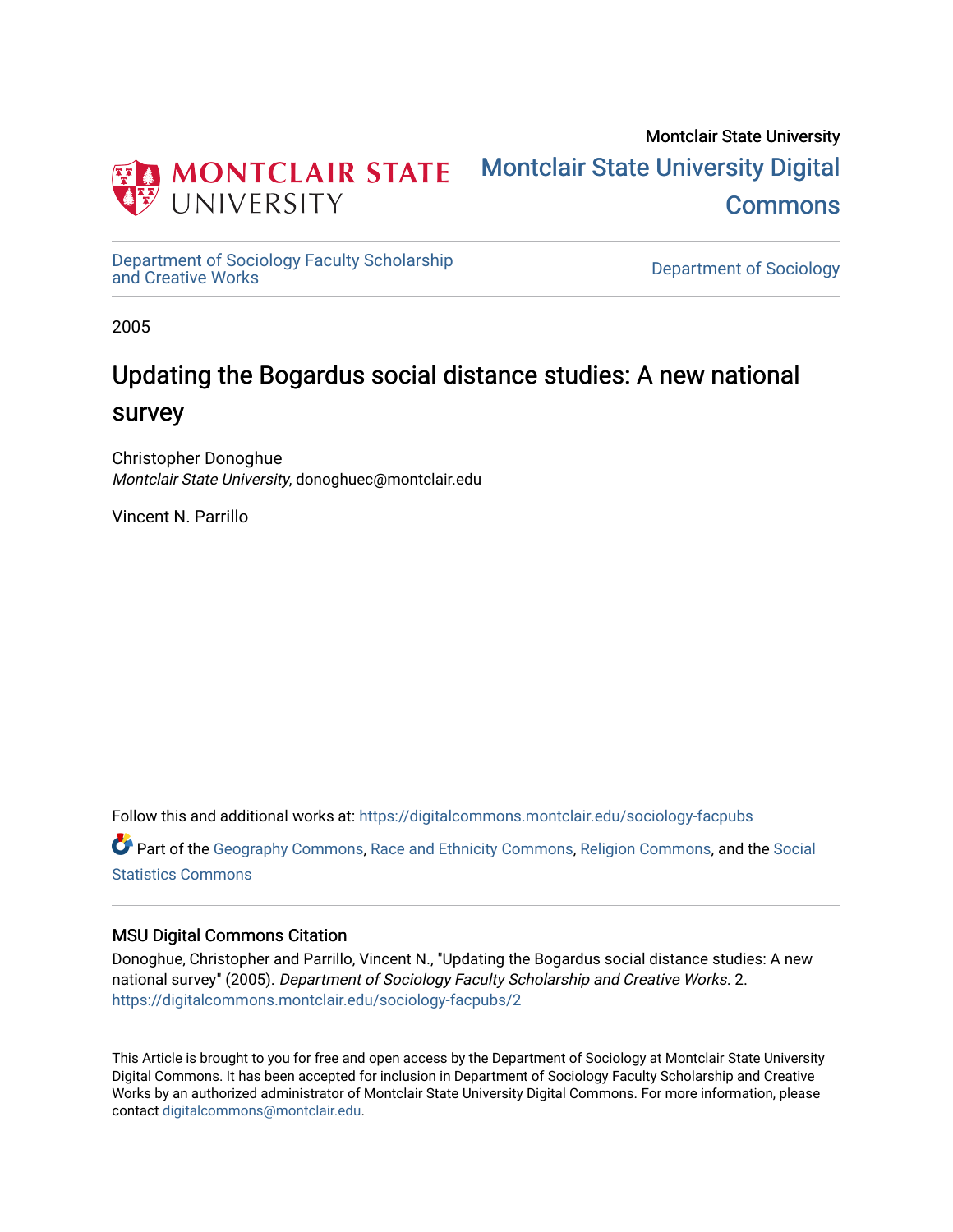

Pergamon





The Social Science Journal 42 (2005) 257–271

## Updating the Bogardus social distance studies: a new national survey  $\overrightarrow{x}$

Vincent N. Parrillo ∗, Christopher Donoghue

*Sociology Department, William Paterson University, Wayne, NJ 07470, USA*

#### **Abstract**

The last quarter of the 20th century witnessed a number of events and social transformations that have had great implications for religious and ethnic relations around the world. This study seeks to gauge the changes in sentiment towards various U.S. ethnic and religious groups by updating and replicating the Bogardus social distance scale. The Bogardus study, which was designed to measure the level of acceptance that Americans feel towards members of the most common ethnic groups in the United States, was conducted five times between 1920 and 1977 with very few changes in research design. Consistent with prior replications, the authors of this study collected a random sample of 2,916 college students and administered the social distance scale in the form of a questionnaire. The findings indicate that the mean level of social distance towards all ethnic groups, as well as the spread between the groups with the highest and lowest levels of social distance, decreased since 1977. Mean comparisons and ANOVA test also showed that gender, nation of origin, and race are all significant indicators of the level of social distance towards all groups.

© 2005 Elsevier Inc. All rights reserved.

When Emory Bogardus published *A History of Social Thought* in 1922, the use of social surveys and statistical analyses to describe social phenomena were in the early years of popular use by social scientists. With his focus on the "race problem" as one of the major issues confronting U.S. society, Bogardus incorporated these fledgling research techniques in his suggestion that we could gain insights through the analysis of a social survey on "racial" attitudes—conducted at regular intervals—to detect what changes, if any, occurred. As [Bogardus \(1922, p. 482\)](#page-13-0) enthusiastically stated, the combination of the social survey with appropriate statistical analysis could result in "a flood of light upon important phases of societary life." His seminal idea

<sup>∗</sup> Tel.: +1 973 720 2669.

 $\overrightarrow{x}$  This article is an expanded version of papers presented at annual meetings of the American Sociological Association (Chicago, August 17, 2002) and the Eastern Sociological Society (Boston, March 9, 2002).

*E-mail address*: parrillov@wpunj.edu (V.N. Parrillo).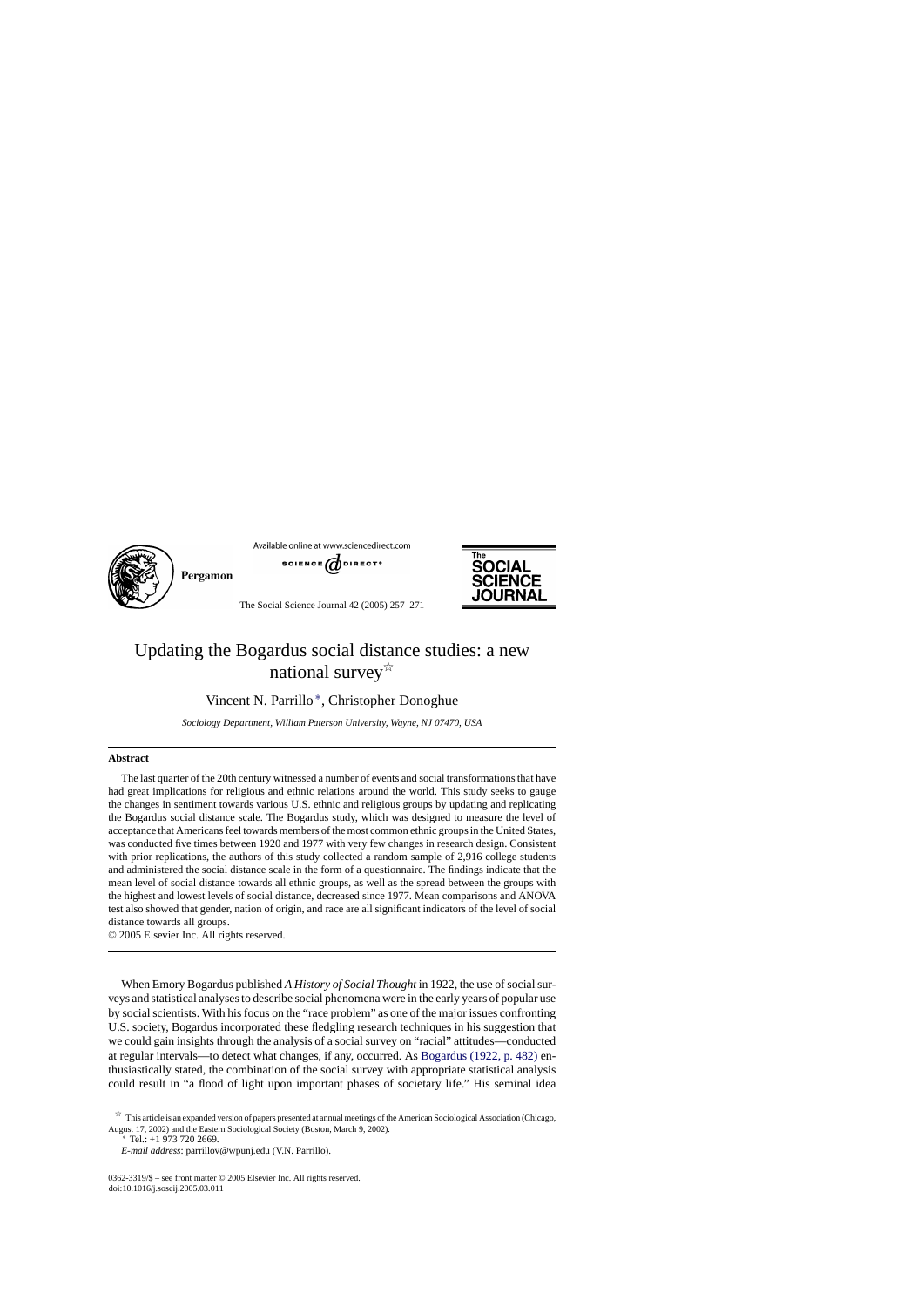of social measurement in the field of race relations, augmented by the notion of longitudinal comparisons, was the genesis of a simple but effective research tool that became a widely used and highly influential instrument in the study of intergroup relations.

Seeking to measure the perceived "social distance" from 30 "racial" groups, Bogardus initiated his first nationwide survey of college students in 1926. Except for some minor finetuning of that first instrument, Bogardus utilized the same procedures in subsequent nationwide surveys in 1946, 1956, and 1966. (He was out of the country in 1936.) Following his death in 1973, Carolyn A. Owen, Howard C. Eisner, and Thomas R. McFaul replicated the Bogardus studies in 1977, using the same 30 racial and ethnic groups and selecting their respondents in a manner virtually identical to that of Bogardus [\(Bogardus, 1925, 1933, 1947, 1958, 1968;](#page-13-0) Owen, Eisner, & McFaul, 1977).

Since 1977, no national study replicating the five studies from 1926 to 1977 has been done, until now. Perhaps a primary reason for this long interval is that demographic changes in U.S. society since 1977 so affected its diversity, that the original list of 30 groups became obsolete, making further comparisons useless. This study attempts to preserve the Bogardus legacy of social distance measurement yet meet the challenge presented by a far more diverse society. To do so, the authors deleted some groups—no longer visible minorities—to make room for newer groups both sizable in number and highly visible as minorities. Otherwise, the authors employed the same research instrument and methodology to replicate the earlier studies as closely as possible.

#### **1. The social distance scale legacy**

In his last book, *A Forty-Year Social Distance Study* (1967), Bogardus looked back on his work, noting both his own accomplishments using the social distance scale and that of others.

Although acknowledging that some questioned the underlying assumption of his or any other scale as a valid and reliable measurement index ([Krech & Crutchfield, 1947;](#page-14-0) [Sartain &](#page-14-0) [Bell, 1947\),](#page-14-0) he found satisfaction that the work of others reaffirmed his scale's reliability and validity ([Hartley & Hartley, 1952;](#page-14-0) [Newcomb, 1950;](#page-14-0) [Sherif & Sherif, 1956\).](#page-14-0)

And, as [Brein and Ryback \(1971\)](#page-13-0) reported, many other scholars utilized the social distance scale to measure a wide variety of social distance phenomena, including that between doctors and nurses in a mental hospital ([Pearlin & Rosenberg, 1962\)](#page-14-0); among college students when mental retardation is a factor [\(Dent, 1966\);](#page-13-0) and among health professionals when patients are dying [\(Kalish, 1966\).](#page-14-0) Since Brein and Ryback's article, other social distance studies further explored this dimension of intergroup relations. [Yancey \(1998\),](#page-15-0) for example, determined that whites attending interracial churches exhibit less social distance toward African Americans. [Kleg and Yamamoto \(1998\),](#page-14-0) replicating the first Bogardus study, examined the views of 135 middle school teachers. [Raden \(1998\)](#page-14-0) explored the preferred social distance toward Jews by blacks and whites. Wilson (1996) studied white attitudes toward Asians, blacks, and Hispanics. [Walsh \(1989\)](#page-14-0) analyzed the relation between immigrants with lower social acceptance and naturalization rates.

A common finding among these studies was that individuals typically are more comfortable with others of perceived similarity and so maintain a closer social distance in interactions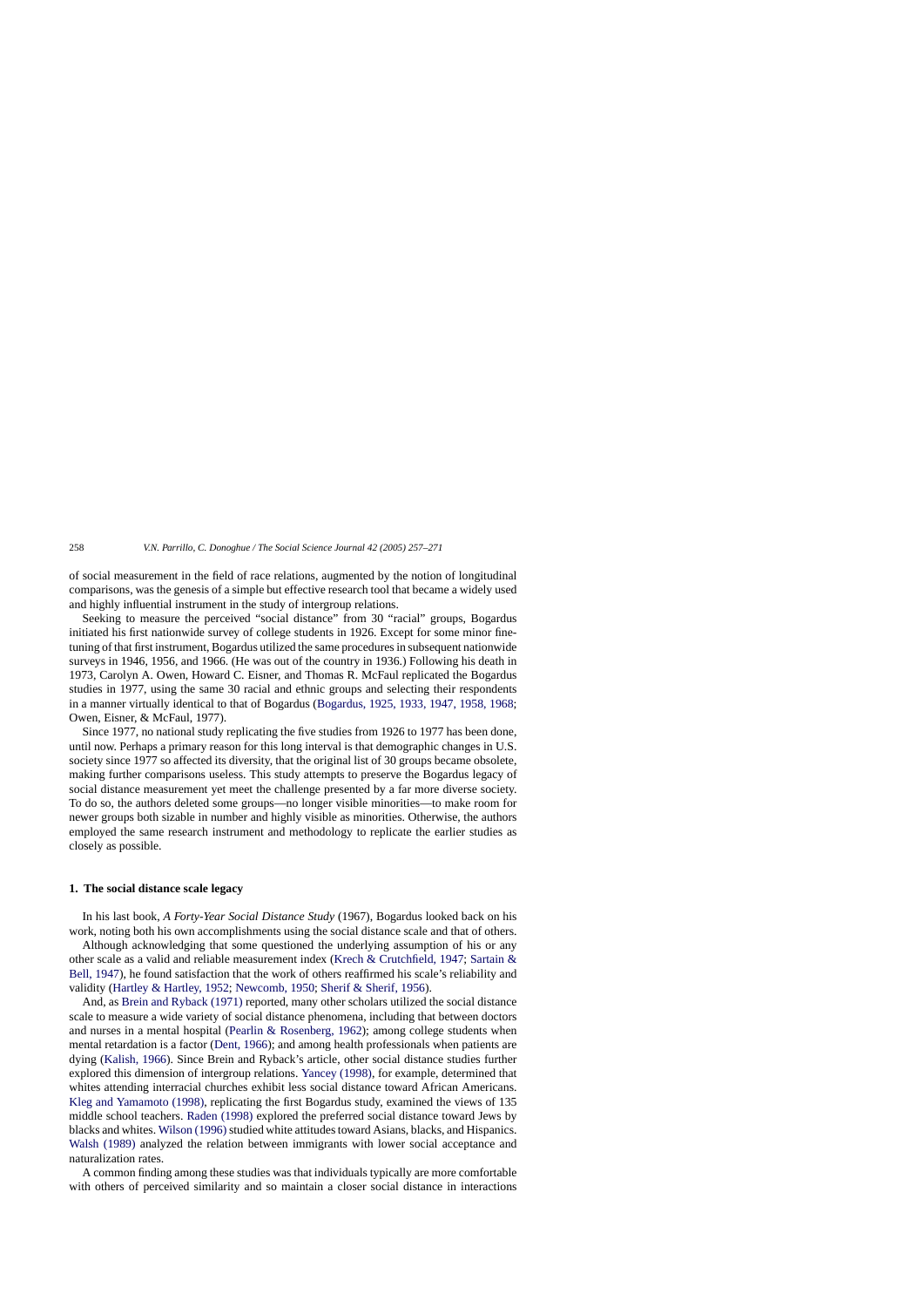with them. Conversely, by evaluating their ingroup more favorably, they also tend to express a self-serving bias toward dissimilar outgroups ([Mayhew, McPherson, & Rotolo, 1995;](#page-14-0) [Parrillo,](#page-14-0) [2003, pp. 5–8\).](#page-14-0)

Because the work begun by Bogardus inspired an extensive body of research, [Owen, Eisner,](#page-14-0) [and McFaul \(1977, p. 82\)](#page-14-0) reported, "Bogardus' measure of social distance has been the launching point for myriad studies of social class, occupation, religion, sex, age, and race in many social contexts and in many different cultures both here and abroad." In varying applications, the Bogardus social distance scale remains influential and extensively applied, vivid testimony from the academic community as to its merits.

We must be cautious, however, in our interpretation of what exactly such attitudinal evidence tells us. Since [La Piere's classic study \(1934\),](#page-14-0) social scientists have continually called our attention to an oft-existing discrepancy between individuals' expressed attitudes and their actions ([De Friese & Ford, 1969](#page-13-0); [Frideres, Lyle, & Warner, 1980](#page-13-0); [Jackman, 1976; Laing,](#page-14-0) [1967;](#page-14-0) [Perry, Gillespie, & Lotz, 1976;](#page-14-0) [Tarter, 1969; Ungar, 1998;](#page-14-0) [Warner & DeFleur, 1967;](#page-14-0) [Wicker, 1969\)](#page-14-0). As [Kleg and Yamamoto \(1998, p. 187\)](#page-14-0) noted, we can assume that "social desirability factors" may well be at work "when applied to such a sensitive and emotionally charged matter as a person's ethno-racial attitudes." In examining this new study, therefore, we must consider whether or not these attitudinal responses partly reflect the contemporary norm of "political correctness." This possibility raises important concerns about the validity of social distance measures. If respondents feel they are risking criticism or sanctions for their opinions about other groups, an artificial bias towards reduced social distance may be taking effect. Nevertheless, the assurances of anonymity and confidentiality are likely to counteract this effect to some degree.

#### **2. Results of previous national studies**

In all five past national studies, the respondents were students in U.S. colleges and universities. The actual number of participants was 1,725 in 1926; 1,950 in 1946; 2,053 in 1956; 2,605 in 1966; and 1,488 in 1977. Mostly undergraduate students in all majors, they were enrolled in social science classes (primarily in sociology), but not in ethnic studies or race relations courses. In each of his four studies, Bogardus garnered a 10% black respondent rate, primarily from southern schools; virtually all other respondents were whites. [Owen et al. \(1977\)](#page-14-0) had four southern schools in their 12-school sample, with 19% black respondents and 2% Asian respondents. Instructions in all studies asked the students to reply to the scale items in a rapid manner, assuring them of their anonymity in the data analysis.

Social distance scores ranged from one to seven along a choice continuum (marriage, close friend, neighbor, co-worker, speaking acquaintance, visitor to my country, bar from my country). The lower the score, the greater the degree of intimacy a respondent would grant to members of a particular racial or ethnic group. Generally, in all previous studies non-ethnic U.S. whites and northern and western Europeans dominated the top third, with racial minorities in the bottom third, and a mixture of groups in the middle. Notably, Italians and American Indians moved upward significantly in the last two studies, placing in the top third. "Negroes" (the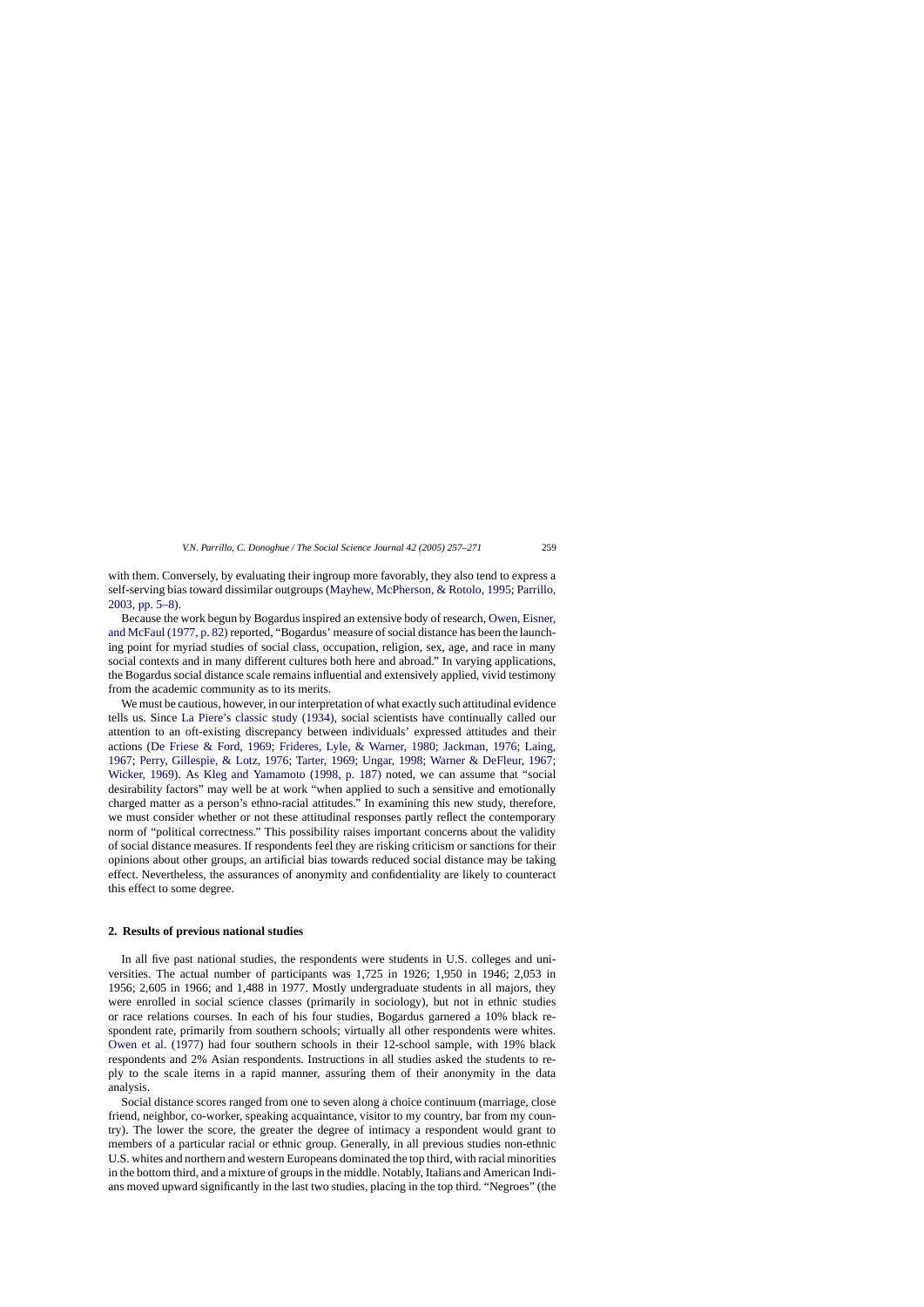| Year | <u>.</u><br>Overall mean | Spread |
|------|--------------------------|--------|
| 1926 | 2.14                     | 2.85   |
| 1946 | 2.12                     | 2.57   |
| 1956 | 2.08                     | 1.75   |
| 1966 | 1.92                     | 1.56   |
| 1977 | 1.93                     | 1.37   |

Table 1 Overall mean social distance score and spread by year

*Source*: 1926, 1946, 1966 are taken from Bogardus. 1977 is taken from Owen et al.

term still generally acceptable in 1977) also showed marked improvement in social acceptance, rising from next to last in 1966 to about mid-range in 1977.

The five studies allowed for two other measurement comparisons. First was the overall mean of the sum total of all participants' responses to the 30 groups overall. Second was the calculated social distance spread, or difference in mean scores between the groups receiving the highest and lowest scores. Table 1 presents both sets of these data, revealing a steady decline in both, with the mean for social distance responses gradually lowering from 2.14 to 1.93, and the social distance spread dropping even more dramatically from 2.85 to 1.37.

[Bogardus \(1967, pp. 37–39\)](#page-13-0) noted that this growing social acceptance of various groups would have been even greater, given immigration restrictions over this period, had it not been for the mitigating influence of such external events as the Great Depression, World War II, the Korean War, and the Cold War. He was optimistic about the future, convinced that the decline in social distance among groups would continue, but at a slower rate. However, he also conceded that the greater social distances toward some groups resulted from deep-rooted collective feelings, which might not change easily or quickly.

Better communication, amelioration of conditions fostering negative attitudes toward other groups, and long-term education programs were his solutions to reduce the remaining social distance among groups. Bogardus based his hopeful outlook on the belief that a positive cycle of improving attitudes toward other groups would feed on increased knowledge about outgroup members and positive intergroup experiences together leading to a resocialization of feelings toward others.

Indeed, [Owen et al. \(1977, p. 95\)](#page-14-0) found evidence of a further decline in social distance in their study and concluded that their results "do support the half-century trend toward decreasing social distance with respect to many of the 30 ethnic groups studied." However, because their study had a disproportionately higher ratio of Blacks (19%) than in the Bogardus studies, they suggested that the "reluctance of Blacks to give Americans (U.S. Whites) a close social distance score" (a pattern also found by Bogardus) led to the latter's higher score of 1.25, compared to previous scores for Americans (1.10 in 1926, 1.04 in 1946, 1.08 in 1956, and 1.07 in 1966). The authors thus concluded that the actual spread would have declined more substantially had their proportion of black respondents been more comparable to those in the four Bogardus studies.

Given the passage of a quarter century since the last national study, several important questions arise. If a disproportionate percentage of black respondents increased the social distance score for Americans in 1977, what results would now occur from a student population sample

<span id="page-4-0"></span>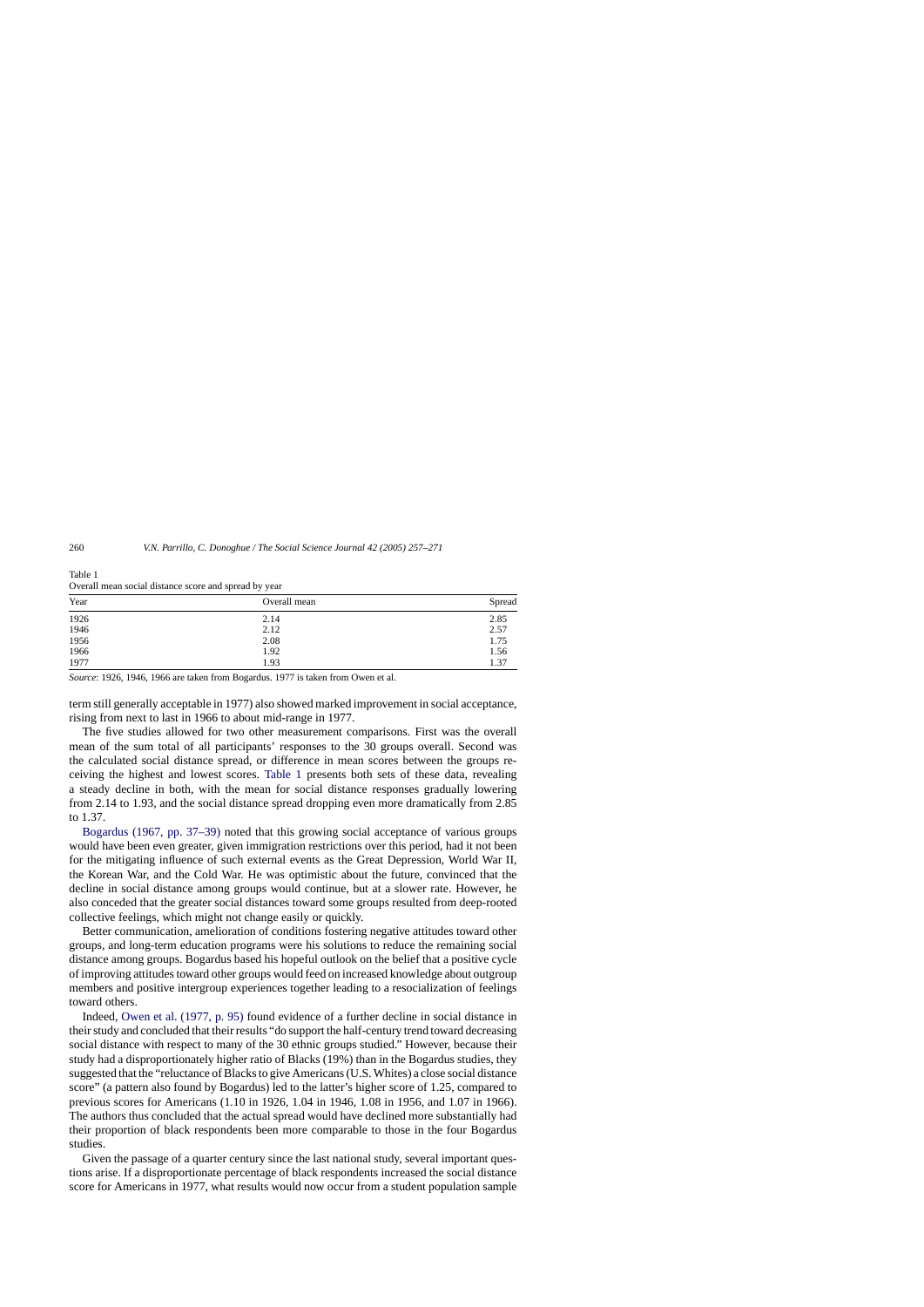far more racially and ethnically diverse than in previous studies, including a sizable proportion born in another country? With the addition of newer minority groups, less fully assimilated, to replace other, mostly assimilated groups, would Americans express greater social distance towards those new groups, and would those feelings be reciprocated? How would African and Native Americans fare in comparison to other, more recently arrived, racial groups? Would the changed list and more diverse student sample (reflecting increased diversity in the larger society) adversely affect the predictions Bogardus made about continually shrinking social distances?

Based on past national findings, the authors expected to find that: (1) both overall mean score and social distance spread would further decline, despite the increased societal diversity; (2) groups more dissimilar from the mainstream (culture, race) would be more likely to place in the lower tier; (3) race would be an important variable in social distance scores; (4) place of birth would affect social distance results; and (5) females would display a higher level of social acceptance for others than males.

#### **3. Methodology**

The colleges and universities were selected at random from an alphabetical listing of 4-year higher education institutions, stratified by the four major regions of the United States (East, South, Midwest, and West). To further ensure a representative sample, the number of surveys to be completed at each institution was prorated according to its total enrollment. There were six schools each chosen from the East and South, and five schools each from the Midwest and West, for a total of 22. This fairly even distribution over the four regions thus makes this study comparable to previous studies in geographic sampling.

A total of 2,916 students enrolled in 22 colleges and universities throughout the United States participated in this study, conducted from late September through October 2001. Another 154 completed surveys were eliminated because they had been administered prior to the terrorist attacks on September 11, 2001, and the radically changed world thereafter rendered those responses incompatible (invalid) with all other responses. The horror of 9/11 and the timing of the survey led the authors to a new expectation: 9/11 would have a negative impact on the survey results for Arabs and Muslims.

As with previous studies, the respondents were enrolled in social science (primarily sociology) courses, and no questionnaires were distributed in classes on minority groups or race relations. Under specific guidelines set by each institution's Institutional Research Board (IRB) for human subjects research, respondents were assured of anonymity in their answers.

To update the Bogardus survey instrument, seven groups were removed because they were either mostly assimilated and/or far less visible minority groups than others; these were the Armenians, Czechs, Finns, Norwegians, Scots, Swedish, and Turks. In addition, Japanese Americans and Mexican Americans were deleted, while keeping Japanese and Mexicans in the list. This change allowed for greater consistency in the designation of all groups. Added to the list, because of their numbers and high visibility, were Africans, Arabs, Cubans, Dominicans, Haitians, Jamaicans, Muslims,<sup>1</sup> Puerto Ricans, and Vietnamese, for a total of nine new groups.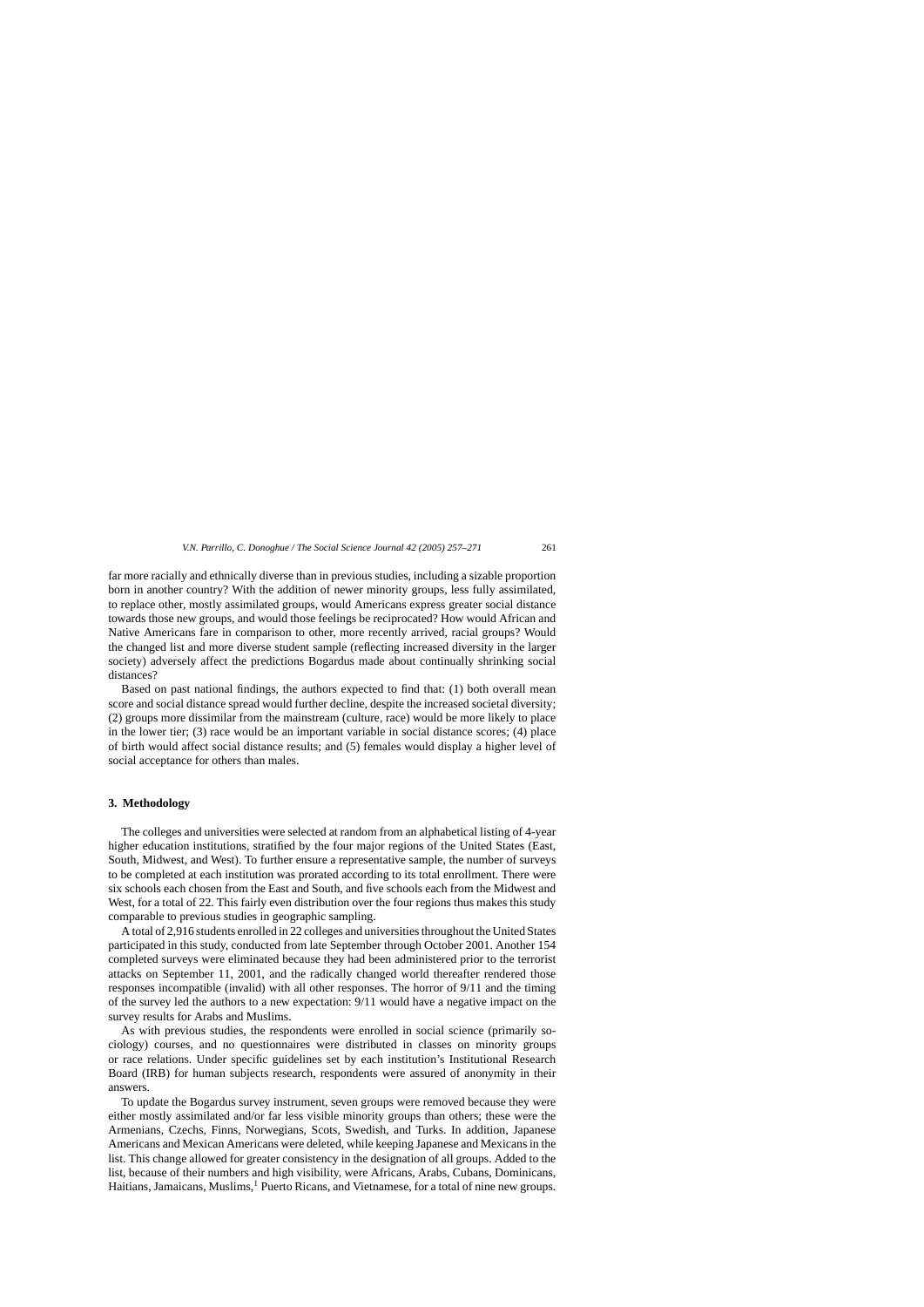Otherwise, the survey instrument remained the same in structure and usage. Respondents were asked to "mark as many columns as you find appropriate to accurately reflect your feelings toward each of these individual groups," and to choose as many of the seven categories as they found appropriate. As in previous studies, a respondent's left-most answer (the closest degree of social distance) was scored to represent that individual's social distance for each particular group.

#### **4. Respondents**

The racial breakdown of respondents was fairly close to national totals. Caucasians comprised 70% of the sample, followed by Blacks at 10.1%, and Asians at 6.4%. Another 6.5% reported a different race, and the remainder of the sample reported either no race or more than one race. Hispanics accounted for 8.6% of all respondents. Catholics and Protestants constituted 60.9% of all respondents, but the 38% Catholic participation was higher than the national proportion of about 28%. The remainder were Jewish (5.1%), Muslim (1.2%), or Other (30.7%). The latter category was mostly "no religion," as well as a small number of other faiths such as Hindu and Buddhist. In the 1977 study, respondents were 37% Protestant, 37% Catholic, 5% Jewish, and 21% "Other" religious preference.

Females, at 62%, were a higher proportion than the typical college population or national norm, but only slightly higher than in past national studies. For example, the 1977 study had a 58% female participation, while the participants in the first Bogardus study were twothirds female. Participants' home backgrounds and educational levels approximated normal expectations. The majority lived in suburbs, while nearly one-fourth came from urban areas and about one-seventh from rural areas. About 46% were first-year undergraduates in all majors taking an introductory social science course, with a descending proportion thereafter as the level of education increased.

Nearly 12% of respondents were born outside the United States, approximating that found in the 2000 Census of the total U.S. population. Asked if one or both parents were born outside the United States, nearly 23% responded in the affirmative.

In summary, except for the high proportion of Catholic respondents and of female respondents (as in earlier studies), this sample population cohort is quite representative. The proportions of racial and ethnic groups, native-born and foreign-born, geographic distribution and residential patterning all approximate the actual U.S. college population.

#### **5. Findings**

Although this analysis is not directly comparable with the five previous national studies because of changes in the list of groups, some comparisons are still possible in terms of mean scores, social distance spread, and general rankings. Previous studies employed only descriptive statistics, and this study utilizes them also to allow for those comparisons. In addition, results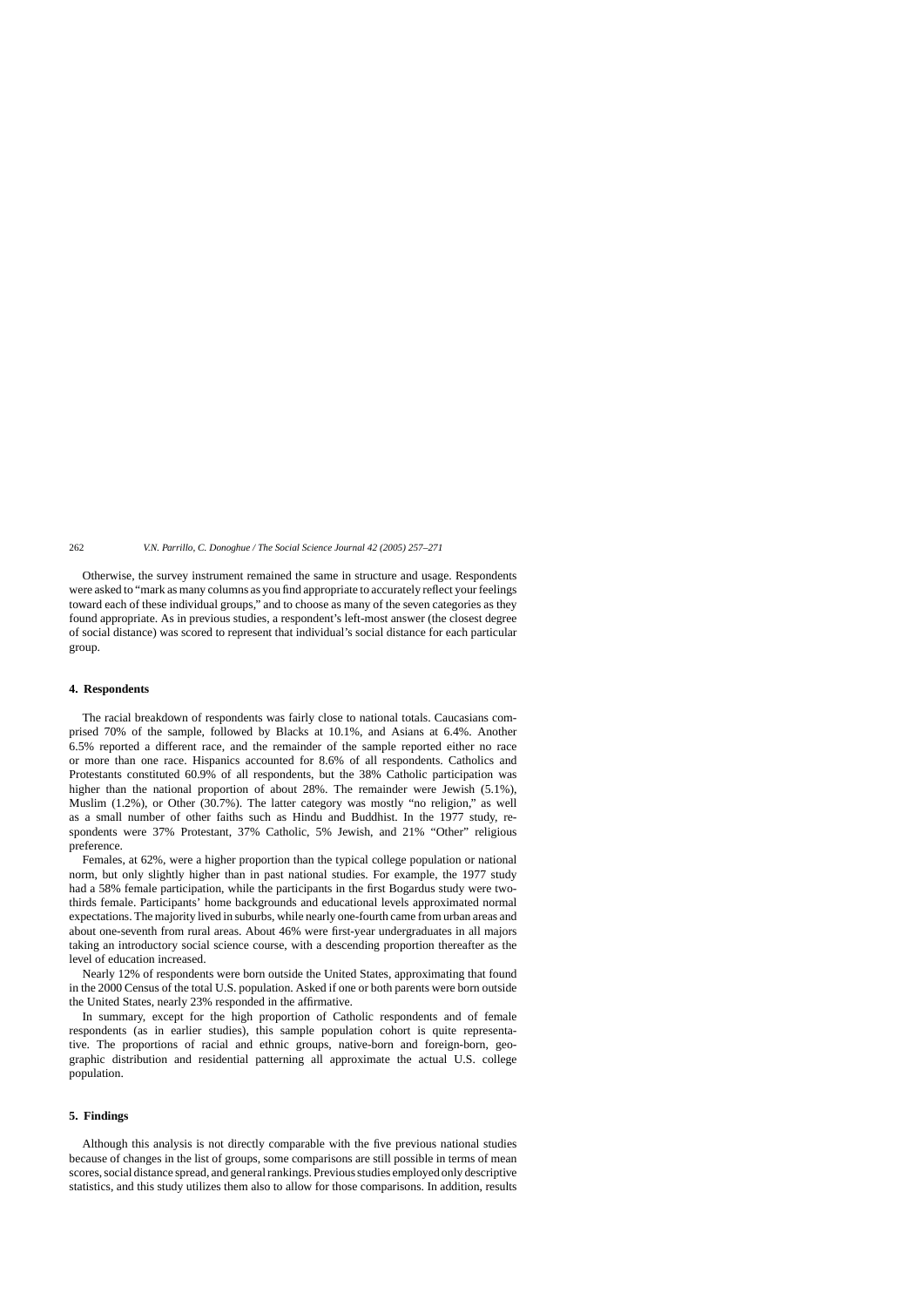| Rank | Group                    | Score | Rank | Group                   | Score | Rank | Group           | Score |
|------|--------------------------|-------|------|-------------------------|-------|------|-----------------|-------|
|      | Americans (white)        | 1.07  | 11   | Jews                    | 1.38  | 21   | Dominicans      | 1.51  |
| 2    | Italians                 | 1.15  | 12   | Indians (American)      | 1.40  | 22   | Japanese        | 1.52  |
| 3    | Canadians                | 1.20  | 13   | Africans                | 1.43  | 23   | Cubans          | 1.53  |
| 4    | <b>British</b>           | 1.23  | 14   | Polish                  | 1.45  | 24   | Koreans         | 1.54  |
| 5    | Irish                    | 1.23  | 15   | Other Hispanics/Latinos | 1.45  | 25   | Mexicans        | 1.55  |
| 6    | French                   | 1.28  | 16   | Filipinos               | 1.46  | 26   | Indians (India) | 1.60  |
|      | Greeks                   | 1.33  | 17   | Chinese                 | 1.47  | 27   | Haitians        | 1.63  |
| 8    | Germans                  | 1.33  | 18   | Puerto Ricans           | 1.47  | 28   | Vietnamese      | 1.69  |
| 9    | <b>African Americans</b> | 1.33  | 19   | Jamaicans               | 1.49  | 29   | <b>Muslims</b>  | 1.88  |
| 10   | Dutch                    | 1.35  | 20   | <b>Russians</b>         | 1.50  | 30   | Arabs           | 1.94  |

<span id="page-7-0"></span>Table 2 Social distance rankings in 2001 (*N*= 2,916)

of *t* tests and an Analysis of Variance (ANOVA) are used to illustrate the relative effects of gender, nation of origin, ethnicity and race on the level of social distance.

#### *5.1. Descriptive statistics*

With a larger sample size than for the previous studies, the total responses were thus also larger, reaching 126,053. The new list of 30 groups received an overall mean social distance score of 1.45, with a spread of 0.87. Thus, despite the removal of more assimilated groups and the addition of less assimilated groups to the list, the downward trend in both social distance indicators continued, revealing greater social acceptance than the 1977 replication. These summary findings would seem to suggest that Americans are becoming more comfortable with a greater number of ethnic groups, yet it may also be arising due to other factors such as the contemporary trend towards political correctness or the increased level of diversity on college campuses. Table 2 lists those groups ranked low to high in terms of their social distance scores. The exact placement of a group in relation to another near it should not be given too much importance, due both to the close proximity of social distance scores and the possibility of sampling variability.

As expected, non-ethnic Whites remained in the most accepted, top position, with other top 10 slots filled by Canadians and various European groups, essentially continuing a 70-year pattern. What is particularly striking about the new listing, however, is the dramatic rise of African Americans into the top sector. At first blush, this would appear to contradict opposite findings in such classic studies as [Massey and Denton \(1989, 1994\)](#page-14-0) on residential segregation and of [Hacker \(1995\)](#page-13-0) on our racially divided society. However, a more consistent finding, as explained shortly, emerged after further analysis.

Three new groups to the list—Africans, Puerto Ricans, and Jamaicans—made a reasonably strong debut in the middle sector. Most Hispanic groups—including Cubans, Dominicans, Mexicans, Puerto Ricans, and Other Hispanics/Latinos—all received about the same score, suggesting a general consensus about this ethnic group. Most, but not all, Asian groups clustered together in the third sector. However, the mean scores for Japanese, Koreans, Mexicans, and Asian Indians were all lower than in previous studies, as respon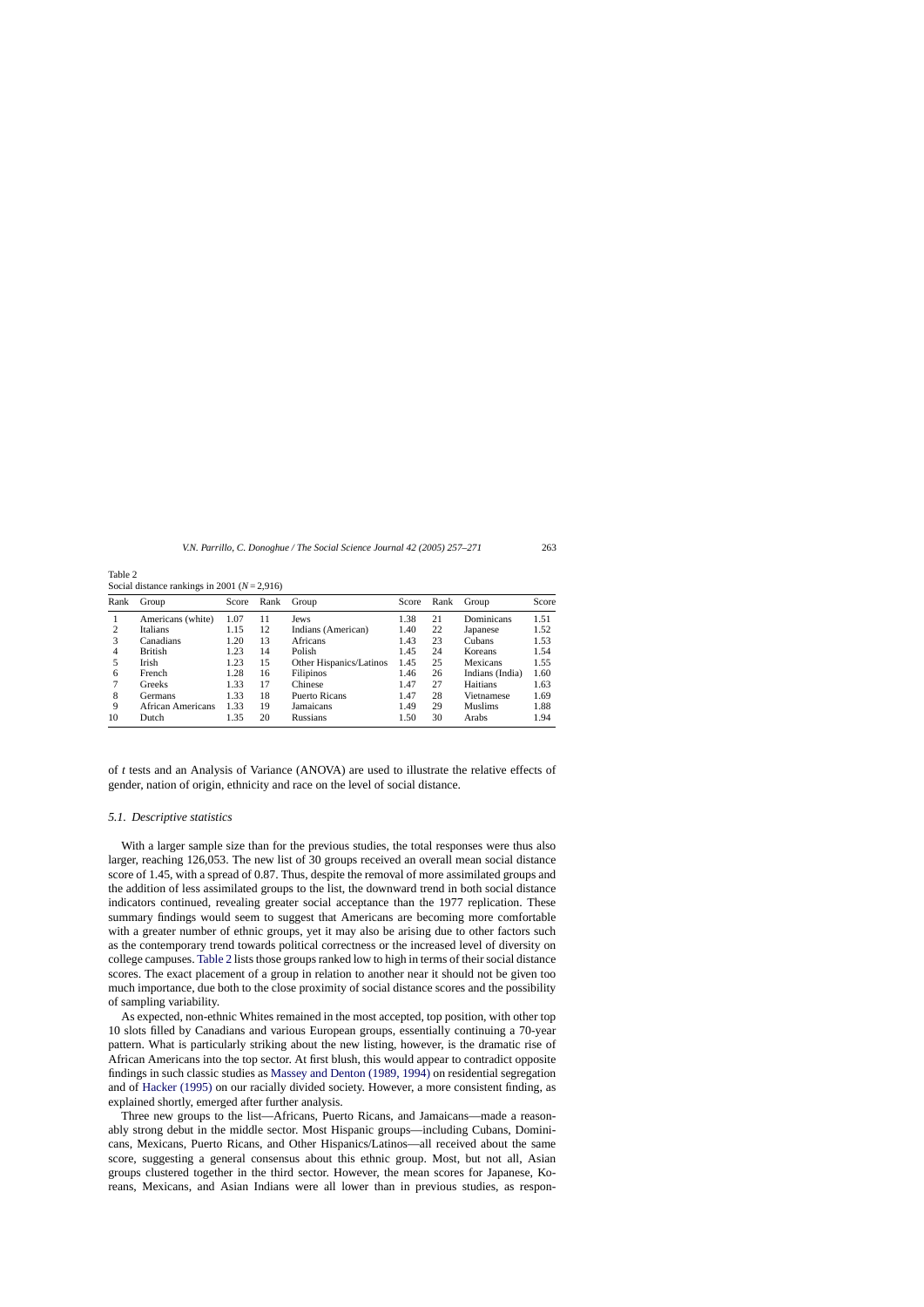dents in 2001 collectively expressed a higher level of social acceptance than previous respondents.

Without question, the administration of this survey so soon after September 1lth produced results tempered by the tragic events of that day. Arabs, for example, received the highest number of "bar from entering my country" responses, a total of 112 (3.8%). At the same time, Arabs also received one of the lowest responses (52%) from the total sample for marrying into one's family, while Muslims scored 49% for this category. With a greater social distance score than that given other groups, Arabs ranked last among the 30 groups. Yet when these scores were compared against the 154 pre-9/11 responses not included in these findings, no one selected the response "bar from my country." Furthermore, Arabs reaped a 75% positive response for marrying into one's family, with Muslims collecting a 68% similar response in the responses gathered prior to 9/11. Such a contrast in scores, even in this limited sample, suggests events may well have affected responses in the post-9/11 survey.

Even so, Arabs' overall mean score in the 2001 national study was 1.94, lower than the mean scores for 18 groups in the 1977 study. Muslims fared slightly better, with a mean score of 1.88. This is a significant finding. Despite the impact of such a traumatic external factor as nine-eleven, respondents generally declared a closer social distance to Muslims and Arabs than respondents in 1977 did for nearly half of their choices (an assortment of European, Hispanic, and Asian groups).

#### *5.2. Results of t tests and ANOVA*

Means comparison for gender, place of birth, ethnicity, and race give some insight into the importance of these variables (see [Table 3\).](#page-9-0) Consistent with findings in previous national studies, females were more tolerant than males in nearly all 30 groups. Their tolerance was significantly greater for Cubans, Dominicans, Muslims, and Vietnamese  $(p < .05)$ , and more so for Canadians and Indians  $(p < 01)$ . Females were even more significantly tolerant than males towards Arabs  $(p < .001)$ . Moreover, the 1.43 total mean score by females, compared to the 1.48 total mean score by males, was also significant  $(p < .05)$ .

Foreign-born status also proved to be a significant variable. Native-born respondents reported lower social distance than foreign-born respondents for all 30 groups. Native-born respondents were found to have significantly more tolerance for African Americans, Canadians, Filipinos, Jamaicans, Jews and Russians  $(p < .05)$ , and more so for the Dutch, French, Germans, Greeks and Polish ( $p < 0.01$ ). They were even more significantly tolerant than foreign-born respondents for Americans (white), American Indians, Irish, and Italian  $(p < .001)$ . The mean social distance scores for all groups was also significantly higher for foreign-born respondents (1.53) than for native-born respondents  $(1.44, p < .01)$ .

Being Hispanic was another highly important factor in determining social distance. Not surprisingly, Hispanics displayed greater affinity for other Latinos, usually at the expense of white ethnics. The closer scores that Hispanics gave to Cubans, Dominicans, Mexicans, Puerto Ricans and other Hispanics/Latinos were all very significant (*p* < .001). Also significant were the greater social distances that Hispanic respondents reported for Germans and Jews  $(p < .05)$ , and the Irish (<.001). While the differing scores among these individual groups were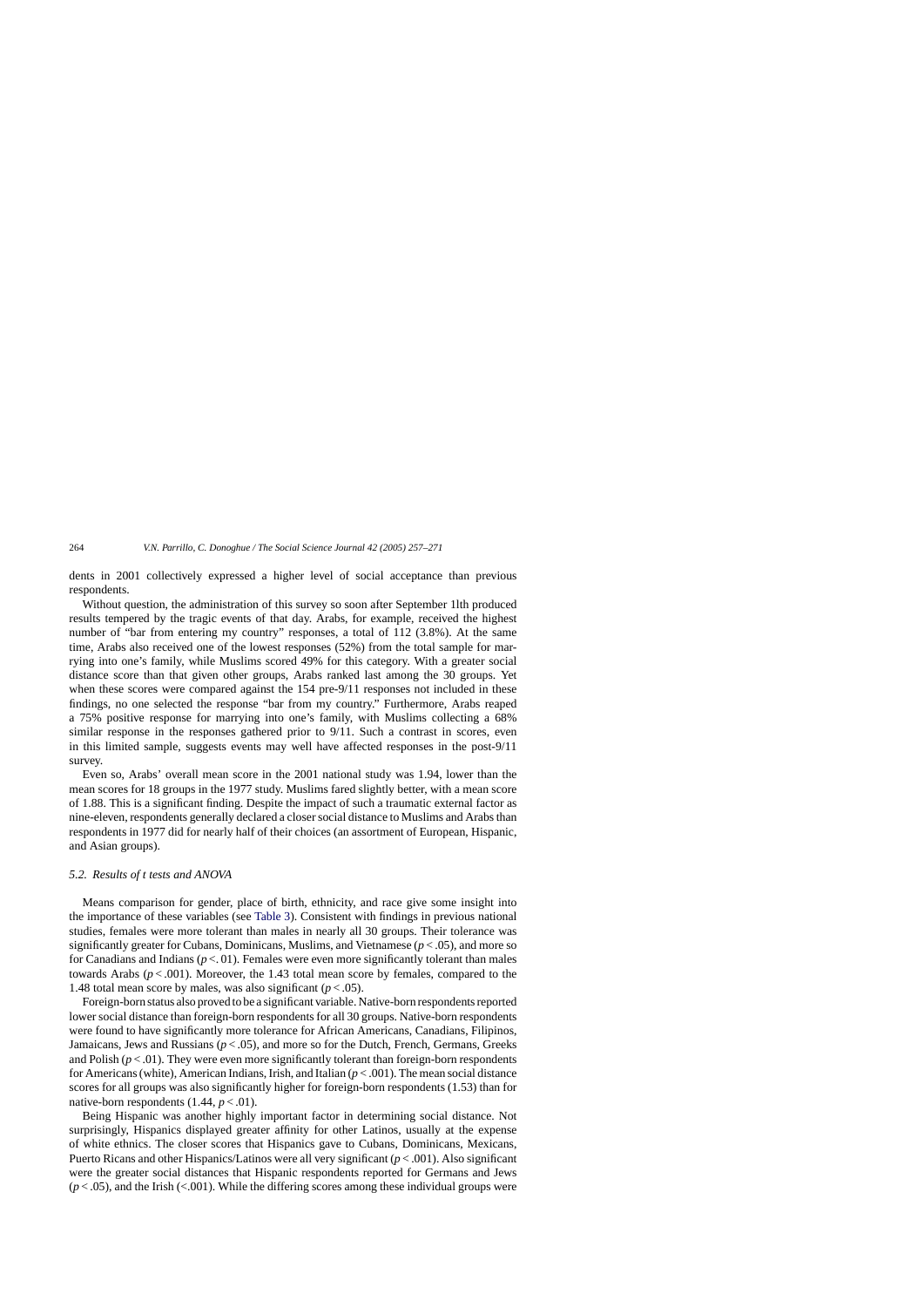<span id="page-9-0"></span>Table 3

Independent-sample *t* tests for the effect of gender, foreign born and ethnicity on social distance

| Group                 | Gender                             |            | Foreign born                                   |            | Hispanic origin                                |             |  |
|-----------------------|------------------------------------|------------|------------------------------------------------|------------|------------------------------------------------|-------------|--|
|                       | Mean difference<br>(males-females) | $t$ values | Mean difference<br>(foreign<br>born-U.S. born) | $t$ values | Mean difference<br>(Hispanic-non-<br>Hispanic) | $t$ values  |  |
| <b>Africans</b>       | 0.051                              | 1.877      | 0.0563                                         | 1.442      | $-0.005$                                       | $-0.111$    |  |
| African<br>Americans  | 0.026                              | 1.154      | 0.0875                                         | 2.387*     | $-0.018$                                       | $-0.502$    |  |
| Americans<br>(white)  | 0.007                              | 0.573      | 0.0826                                         | $3.611***$ | 0.017                                          | 0.783       |  |
| Arabs                 | 0.199                              | $3.326***$ | 0.0454                                         | 0.55       | $-0.143$                                       | $-1.633$    |  |
| <b>British</b>        | 0.015                              | 0.59       | 0.058                                          | 1.774      | 0.063                                          | 1.443       |  |
| Canadians             | 0.067                              | $2.566**$  | 0.0732                                         | 2.428*     | 0.061                                          | 1.669       |  |
| Chinese               | 0.053                              | 1.7        | 0.0174                                         | 0.414      | 0.045                                          | 0.897       |  |
| Cubans                | 0.093                              | 2.328*     | 0.0376                                         | 0.675      | $-0.263$                                       | $-5.556***$ |  |
| Dominicans            | 0.077                              | $2.146*$   | 0.0616                                         | 1.161      | $-0.193$                                       | $-4.073**$  |  |
| Dutch                 | 0.024                              | 0.798      | 0.1365                                         | $2.974**$  | 0.105                                          | 1.883       |  |
| Filipinos             | 0.046                              | 1.404      | 0.0939                                         | 1.985*     | $-0.046$                                       | $-0.993$    |  |
| French                | 0.032                              | 1.162      | 0.1182                                         | $2.965***$ | 0.09                                           | 1.777       |  |
| Germans               | 0.016                              | 0.551      | 0.1383                                         | $3.165***$ | 0.135                                          | $2.49*$     |  |
| Greeks                | 0.043                              | 1.512      | 0.1395                                         | $3.242**$  | 0.053                                          | 1.098       |  |
| Haitians              | 0.072                              | 1.75       | 0.0712                                         | 1.283      | $-0.056$                                       | $-0.927$    |  |
| Indians               | 0.1                                | $2.574***$ | 0.0885                                         | 1.581      | 0.024                                          | 0.42        |  |
| (Asian)               |                                    |            |                                                |            |                                                |             |  |
| Indians               | 0.032                              | 1.1        | 0.1968                                         | $4.211***$ | 0.052                                          | 0.973       |  |
| (American)            |                                    |            |                                                |            |                                                |             |  |
| Irish                 | $\overline{0}$                     | 0.001      | 0.1955                                         | $4.864***$ | 0.202                                          | $3.828***$  |  |
| <b>Italians</b>       | 0.012                              | 0.746      | 0.109                                          | $3.733***$ | $-0.044$                                       | $-1.818$    |  |
| Jamaicans             | 0.063                              | 1.937      | 0.1258                                         | $2.468*$   | 0.014                                          | 0.272       |  |
| Japanese              | 0.017                              | 0.521      | 0.0764                                         | 1.546      | 0.06                                           | 1.065       |  |
| Jews                  | 0.014                              | 0.507      | 0.1105                                         | $2.52*$    | 0.136                                          | $2.49*$     |  |
| Koreans               | 0.069                              | 1.911      | 0.0701                                         | 1.359      | 0.094                                          | 1.601       |  |
| Mexicans              | 0.044                              | 1.119      | 0.0361                                         | 0.707      | $-0.272$                                       | $-5.873***$ |  |
| <b>Muslims</b>        | 0.107                              | $2.081*$   | 0.0644                                         | 0.874      | $-0.017$                                       | $-0.205$    |  |
| Other                 | 0.041                              | 1.175      | 0.0222                                         | 0.487      | $-0.369$                                       | $12.935***$ |  |
| Hispanics,<br>Latinos |                                    |            |                                                |            |                                                |             |  |
| Polish                | $-0.007$                           | $-0.199$   | 0.1279                                         | $2.627**$  | 0.102                                          | 1.802       |  |
| Puerto-Ricans         | 0.047                              | 1.348      | 0.0614                                         | 1.252      | $-0.237$                                       | $-6.095***$ |  |
| <b>Russians</b>       | $-0.057$                           | $-1.675$   | 0.1292                                         | $2.525*$   | 0.073                                          | 1.225       |  |
| Vietnamese            | 0.097                              | $2.331*$   | 0.0658                                         | 1.159      | 0.072                                          | 1.058       |  |
| All groups            | 0.047                              | $2.07*$    | 0.0893                                         | $2.691**$  | $-0.009$                                       | $-0.243$    |  |
|                       |                                    |            |                                                |            |                                                |             |  |

<sup>∗</sup> *p* < .05.

∗∗ *p* < .01.

∗∗∗ *p* < .001.

significant, the differences in overall mean scores between Hispanics (1.44) and non-Hispanics (1.45) was not statistically significant. The fairly similar social distance scores that Hispanics (who can be of any race) and non-Hispanics gave to African Americans and Africans help buttress the finding of improved race relations as measured by the fairly high rankings for African Americans and Africans in [Table 2. T](#page-7-0)hat is, among a group of greater racial diversity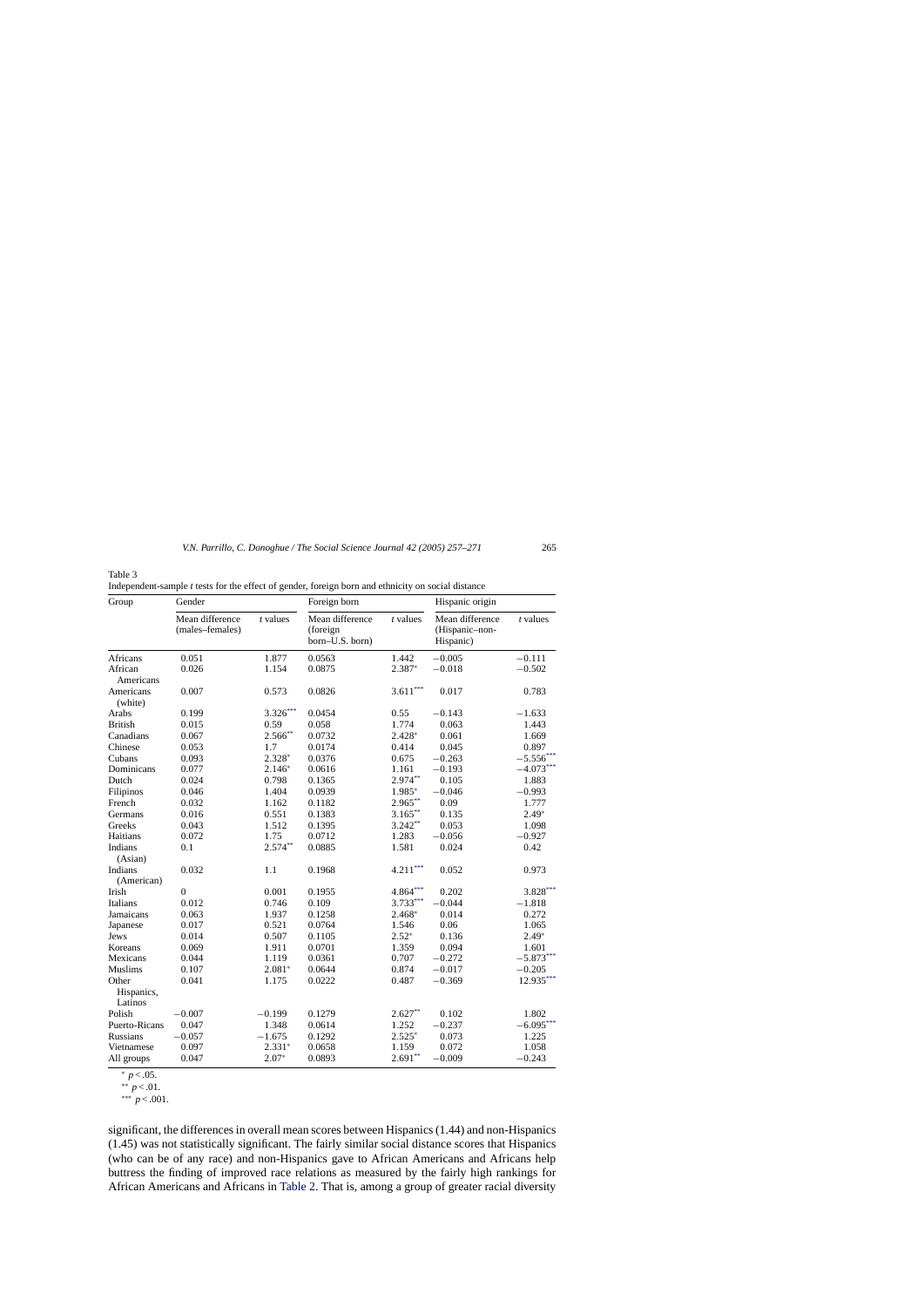(Hispanics), no significant difference in social acceptance of blacks existed in comparison to non-Hispanics ([Table 3\).](#page-9-0)

As expected, race played an important role in this study, especially since marrying into one's family was the closest measurement of social distance. Members of a particular racial group were more likely to choose same race groups for marriage than other racial groups. Although interracial marriages are more common than in previous years ([U.S. Bureau of the](#page-14-0) [Census, 2004, p. 52\)](#page-14-0), they are by no means commonplace. Using a simplified definition of race (White, Black or Other)<sup>2</sup>, one-way ANOVA tests showed that Blacks tended to express significantly greater social distance scores than Whites or "Others," towards Europeans and Asians (see Table 4). Post-Hoc tests (not shown), using the more conservative Tamhane's T2, which does not assume equal variances, found that Blacks were significantly less tolerant

| Table 4 |                                                                 |  |  |  |  |
|---------|-----------------------------------------------------------------|--|--|--|--|
|         | One-way ANOVA results for the effect of race on social distance |  |  |  |  |

| Group                    | Means  |               |        |                                 |
|--------------------------|--------|---------------|--------|---------------------------------|
|                          | Whites | <b>Blacks</b> | Other  | F                               |
| Africans                 | 1.4358 | 1.2329        | 1.5172 | $16.035***$                     |
| African Americans        | 1.3477 | 1.0993        | 1.3943 | 26.974***                       |
| Americans (white)        | 1.0461 | 1.1058        | 1.146  | $25.301***$                     |
| Arabs                    | 1.9792 | 1.9271        | 1.7866 | $3.398**$                       |
| <b>British</b>           | 1.1575 | 1.5876        | 1.3293 | 69.122***                       |
| Canadians                | 1.1423 | 1.4674        | 1.2688 | $\textbf{41.71}^{\ast\ast\ast}$ |
| Chinese                  | 1.4652 | 1.6587        | 1.3286 | $16.985***$                     |
| Cubans                   | 1.5558 | 1.5189        | 1.435  | $3.082*$                        |
| Dominicans               | 1.5246 | 1.4399        | 1.4706 | 1.643                           |
| Dutch                    | 1.2737 | 1.6783        | 1.4381 | $43.703***$                     |
| Filipinos                | 1.4684 | 1.5137        | 1.3753 | 3.395*                          |
| French                   | 1.2256 | 1.5294        | 1.3529 | 28.689***                       |
| Germans                  | 1.2501 | 1.699         | 1.4472 | 56.445***                       |
| Greeks                   | 1.2592 | 1.6735        | 1.4016 | $48.056***$                     |
| Haitians                 | 1.6424 | 1.5651        | 1.5882 | 1.103                           |
| Indians (Asians)         | 1.6026 | 1.6263        | 1.5397 | 1.054                           |
| Indians (American)       | 1.402  | 1.3517        | 1.4196 | 0.824                           |
| Irish                    | 1.1384 | 1.6117        | 1.3935 | $110.324***$                    |
| Italians                 | 1.098  | 1.3527        | 1.2353 | 58.372***                       |
| Jamaicans                | 1.5    | 1.339         | 1.5275 | $5.625***$                      |
| Japanese                 | 1.5101 | 1.6564        | 1.4858 | 4.439*                          |
| Jews                     | 1.3114 | 1.6747        | 1.5051 | $42.779***$                     |
| Koreans                  | 1.5238 | 1.6838        | 1.4766 | $5.355***$                      |
| Mexicans                 | 1.5761 | 1.5445        | 1.4857 | 1.67                            |
| <b>Muslims</b>           | 1.9112 | 1.7474        | 1.7873 | $3.408*$                        |
| Other Hispanics, Latinos | 1.4897 | 1.363         | 1.374  | $5.352**$                       |
| Polish                   | 1.3766 | 1.8069        | 1.5234 | $36.812***$                     |
| Puerto-Ricans            | 1.501  | 1.3093        | 1.4178 | $7.089***$                      |
| Russians                 | 1.4418 | 1.8616        | 1.5542 | $30.145***$                     |
| Vietnamese               | 1.689  | 1.8028        | 1.5694 | $5.091**$                       |
| All groups               | 1.4295 | 1.5497        | 1.4535 | $5.696**$                       |

<sup>∗</sup> *p* < .05.

∗∗∗ *p* < .001.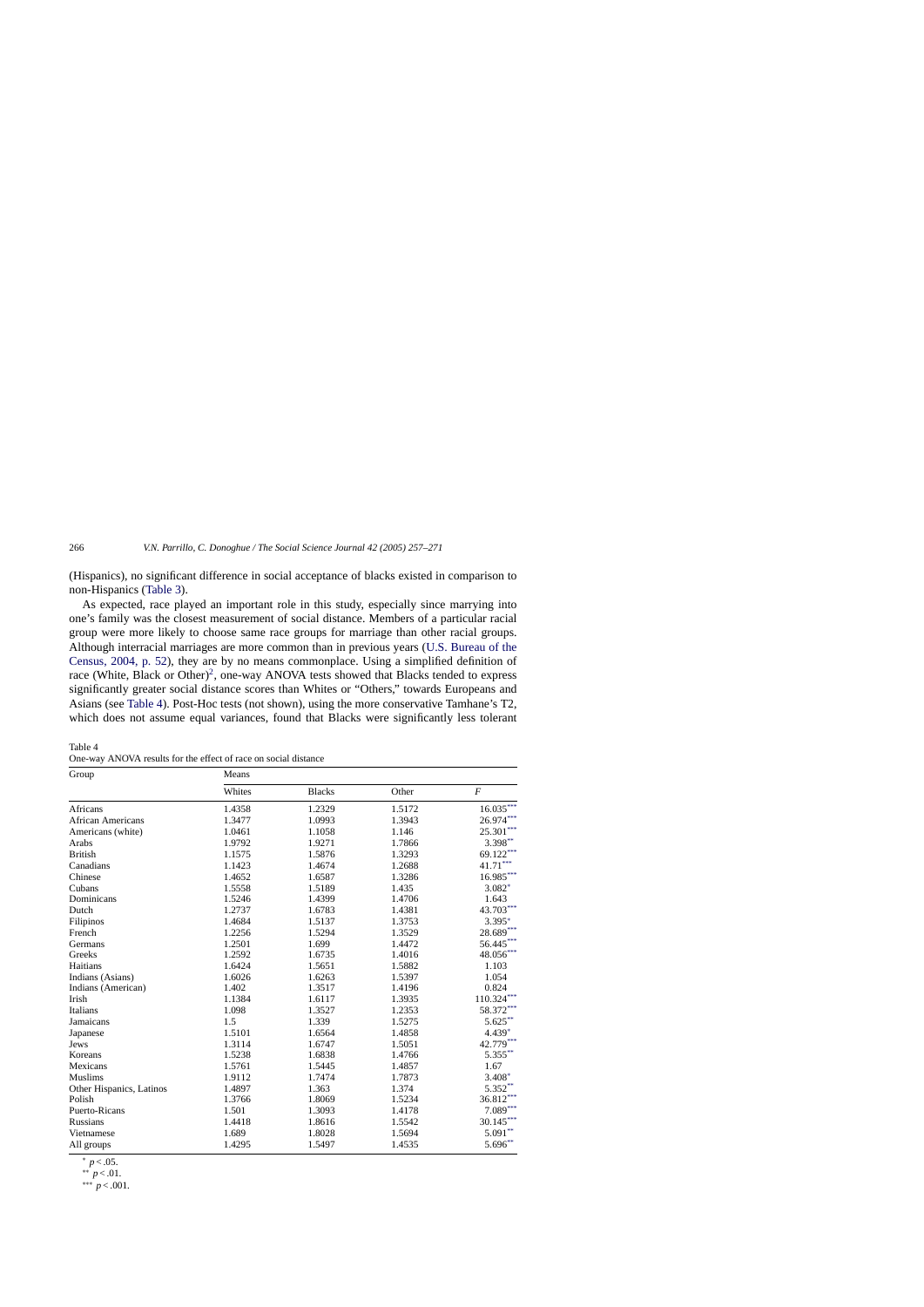than Whites towards Americans (white), British, Canadian, Chinese, Dutch, French, German, Greek, Irish, Italian, Japanese, Jews, Koreans, Polish, and Russians (*p* < .05). They were also found to be significantly less tolerant than "Others" for all of the same groups except Americans (white).

In addition, Whites were found to be significantly closer than "Others" to Europeans, but significantly less tolerant of Asians. This was evidenced by the significantly closer scores for Whites than Others for Americans, British, Canadians, Dutch, French, German, Greek, Irish, Italian, Jews, Polish and Russians  $(p < .05)$ , but the significantly less tolerant scores for Chinese, Filipinos, and Vietnamese. This latter finding, however, was likely influenced by the fact that the category of "Others" included mostly Asian respondents. Towards Hispanic groups, Blacks expressed significantly more tolerance than Whites for Jamaicans, Puerto Ricans, and other Hispanics/Latinos (*p* < .05). Blacks also reported more tolerance than Whites for Cubans, Dominicans, Haitians, and Mexicans, but the differences were not significant. Virtually no significant differences were found to exist between Blacks and "Others" for those same Hispanic groups. *t* tests for Equality of Means without assuming equal variances, found that on the whole, race proved to be a significant indicator of social distance for 25 of 30 groups  $(p < .05)$ . This variation of the ANOVA test for equality of means is also considered to be more conservative.

#### **6. Discussion**

The findings are encouraging in many ways. As anticipated, gender, and place of birth all affected a group's social acceptance. The greater tolerance by females over males echoed other studies ([Carter, 1990;](#page-13-0) [Johnson & Marini, 1998;](#page-14-0) [Mills, Magrath, Sobkoviak, Stupec, &](#page-14-0) [Welsh, 1995;](#page-14-0) [Qualls, Cox, & Schehr, 1992\).](#page-14-0) However, the spread in social distance—despite (1) increased diversity in society, (2) a revised list reflecting that demographic reality, and (3) increased diversity among respondents— continued to shrink. The overall mean score of 1.45 was substantially lower than the 1.92 and 1.93 overall mean scores in 1966 and 1977 (see [Table 1\)](#page-4-0). These results may suggest a growing level of acceptance by a more diverse society of different others, even though many are recent arrivals, racial minorities, and/or from nonwestern lands. As stated earlier though, that growing acceptance might also be due to the legacy of political correctness and multicultural education initiatives designed to promote tolerance of others ([Parrillo, 2003, pp. 583–585\)](#page-14-0). With 96% of respondents under age 30 and 46% first-year undergraduates (proportions comparable to past national studies), most of those expressing these attitudes were young adults who were inundated with such initiatives in the elementary and secondary grades. Interestingly though, there were no significant differences in their responses compared to those who were over 30 years of age.

In some ways, little changed in the pattern of responses. U.S. Whites remained top-ranked, with the various European groups continuing to occupy most of the upper ranks, while a variety of racial minorities, especially Asians, continued to rank near the bottom. Significantly, however, African Americans broke the racial barrier in entering the top sector and placing ahead of other white ethnic groups. What explains this finding? The race of respondents was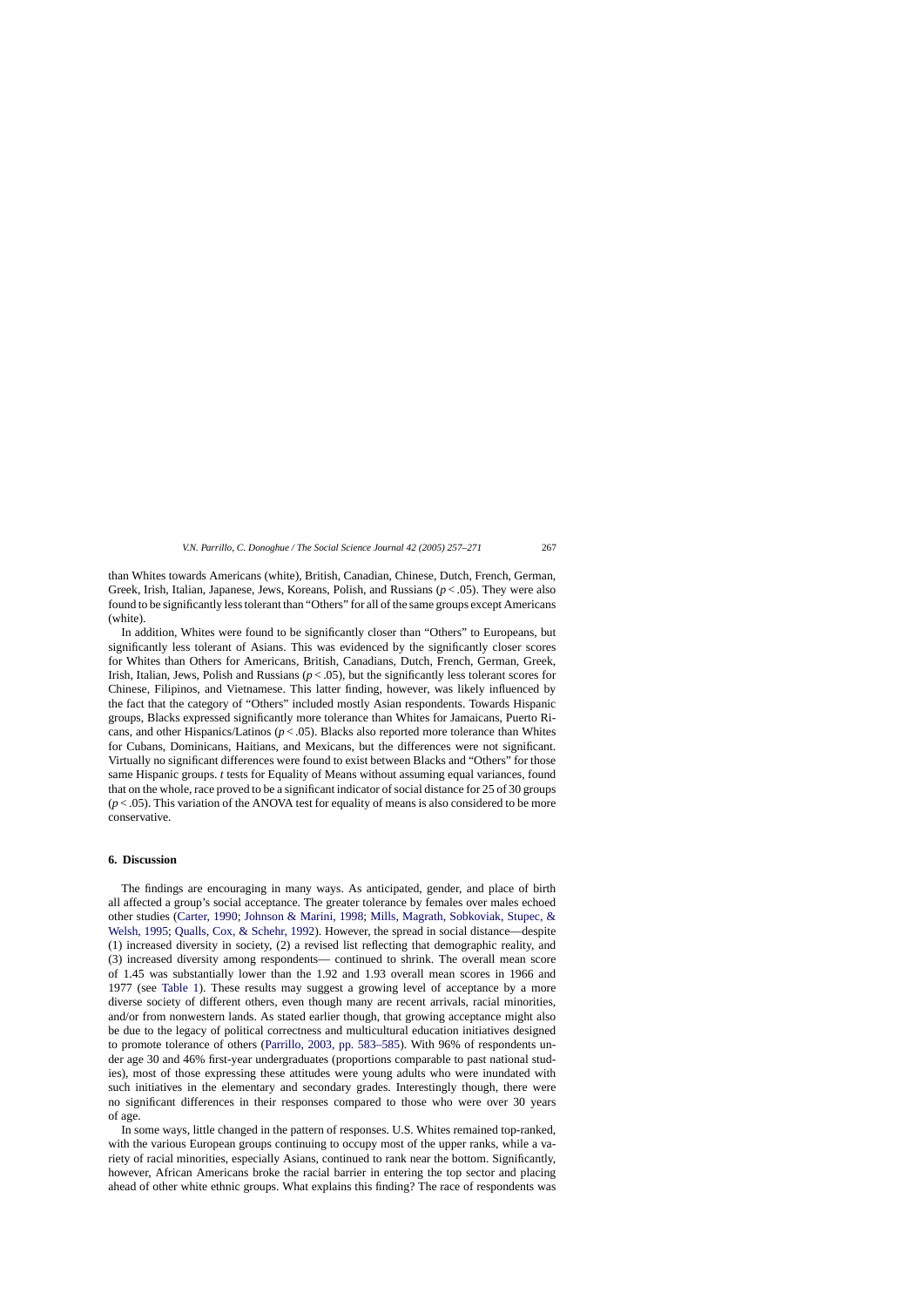a contributing variable, but not the key one, since black respondents this time were a smaller proportion than in 1977 (10.1–19%). In the new study, whites gave African Americans a much better social distance score (1.35–2.02). Why? One possible factor may be that more African Americans than ever before are identified as middle class ([Frazier, 1957; Landry,](#page-13-0) [1987\),](#page-13-0) offering perhaps an answer to the debate of race [\(Clark, 1980; Feagin, 1991; Willie,](#page-13-0) [1979\)](#page-13-0) v. class [\(Sowell, 1981; Wilson, 1976, 1987\)](#page-14-0). Does this finding possibly indicate that a growing black middle class has resulted in greater social acceptance, despite racial differences, as upward mobility earlier did for previously disparaged white ethnic groups? Or do these responses reflect something more parochial, that of students revealing calm acceptance of racial others as they mostly do on their more diverse campuses? Or is the explanation found even elsewhere, such as in the traumatized post-9/11 feelings among the U.S. populace?

Whatever the reason to explain improved social distance scores for blacks, race remains a significant factor in determining the degree of closeness in an individual's attitude toward other racial groups, especially when it comes to racial intermarriage. The racial barriers may have lowered, but they have not disappeared. And, as the statistically significant, negative black responses to various white ethnic groups show, ethnicity is also an important component as well. The generally more tolerant scores of Blacks over Whites toward Hispanics is intriguing and merits further study. Race may have been a factor in these responses, since Hispanics can be of any race. However, other factors such as economics or immigration attitudes of respondents could also have affected the differing scores.

Of course, external events do influence attitudes. Previous social distance studies revealed how World War II affected responses about Japanese in 1946 and the Cold War affected responses about Russians in 1966 and 1977. The ranking of Muslims and Arabs in the last two places is hardly surprising as a repercussion of the terrorist attacks, but how do we explain their comparatively low social distance nonetheless?

In the aftermath of the terrorist attacks, Americans coalesced around the suddenly popular motto, "United we stand" and acted accordingly. Reminded of the diversity among the thousands of victims, motivated by civic leaders calling for tolerance, and inspired by patriotism against terrorist enemies, Americans displayed greater acceptance of others unlike themselves [\(Frye, 2001; Harden, 2001; Hill, 2001\).](#page-13-0) Since this study was undertaken in the 7 weeks following 9/11, it is quite possible that this mindset affected the results, generating more positive responses than might otherwise have occurred had everyone's world not changed so dramatically after the survey was conducted.

Perhaps this study thus bears witness to a "unity syndrome," the coalescing of various groups against a common enemy who attacked our country. Only time will tell how lasting this new spirit is, both in the bottom rankings of Muslims and Arabs, and in the low social distance scores for all groups. Yet even if the unity syndrome lessens in its power, this study illustrates that greater acceptance of diversity is not only possible, but achievable. Finally, this study only captures social acceptance of groups at a given moment in time, a time immediately after the first successful attack on U.S. mainland soil. It is neither conclusive nor necessarily indicative of new patterns. Future replications of this social distance study will hopefully give a clearer picture of how tolerant Americans remain in their ever-growing multi-racial, multi-cultural society.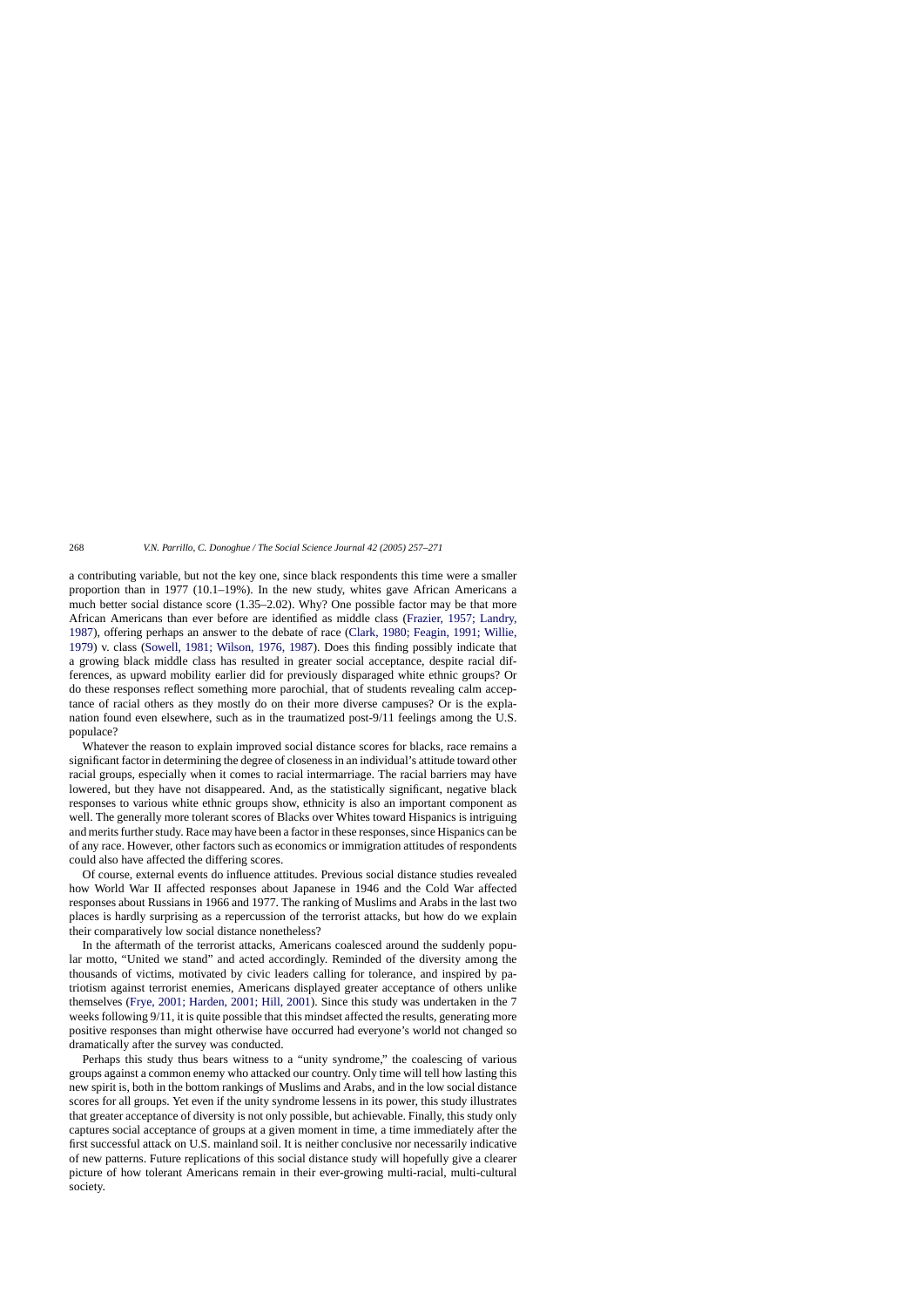#### <span id="page-13-0"></span>**Notes**

- 1. Our inclusion of "Muslims" as a distinct category paralleled earlier studies' inclusion of "Jews," in essence to measure acceptance of a large, visible religious minority that some perceive as "different."
- 2. The category of "Other" included Asians, Hawaiian Pacific Islanders, American Indians and those that reported a different racial category. Respondents and those who reported no race or multiple races were excluded from this test.

#### **Acknowledgements**

We thank Dona Fountoukidis, Gurvinder Khaneja, and Claudia Geers for invaluable assistance in the questionnaire design and data posting, as well as James Mahon, Enrique Pumar, and the anonymous reviewers for their helpful comments.

#### **References**

- Bogardus, E. S. (1922). *A history of social thought*. Los Angeles: University of Southern California Press.
- Bogardus, E. S. (1925). Social distance and its origins. *Sociology and Social Research*, *9*, 216–225.
- Bogardus, E. S. (1933). A social distance scale. *Sociology and Social Research*, *22*, 265–271.
- Bogardus, E. S. (1947). Changes in racial distance. *International Journal of Attitude and Opinion Research*, *1*, 55–62.
- Bogardus, E. S. (1958). Racial distance changes in the United States during the past thirty years. *Sociology and Social Research*, *43*, 127–135.
- Bogardus, E. S. (1967). *A forty-year racial distance study*. Los Angeles: University of Southern California Press.
- Bogardus, E. S. (1968). Comparing racial distance in Ethiopia, South Africa, and the United States. *Sociology and Social Research*, *52*, 149–156.
- Brein, M., & Ryback, D. (1971). Stimulus, responses, and response characteristics of social distance and selfdisclosure. *Sociology and Social Research*, *55*, 17–28.
- Carter, R. T. (1990). The relationship between racism and racial identity among White Americans: An exploratory investigation. *Journal of Counseling and Development*, *69*, 46–50.
- Clark, K. B. (1980, October 5). The Role of Race. *New York Times Magazine*.
- De Friese, G. H., & Ford, W. S. (1969). Verbal attitudes, overt acts, and the influence of social constraint in interracial behavior. *Social Problems*, *16*, 493–504.
- Dent, H. (1966). An investigation of the influence of mental retardation on college students of social distance (UMI No. 6713694). *Dissertation Abstracts International, 28*, 107.
- Feagin, J. R. (1991). The continuing significance of race: Antiblack discrimination in public places. *American Sociological Review*, *56*, 101–116.

Frazier, E. F. (1957). *The Black bourgeoisie: The rise of a new middle class in the United States*. New York: Free Press.

- Frideres, J. S., Lyle, G., & Warner, L. G. (1980). Attitude–action relationships. *Canadian Review of Sociology and Anthropology*, *17*, 109–121.
- Frye, W. (2001, September 9). Don't let ethnic hatred divide us. *The Baltimore Sun*, p. 15A.
- Hacker, A. (1995). *Two nations: Black and White, separate, hostile unequal*. New York: Ballantine Books.
- Harden, B. (2001, September 20). Arab Americans are finding new tolerance amid the turmoil. *The New York Times*, p. B1.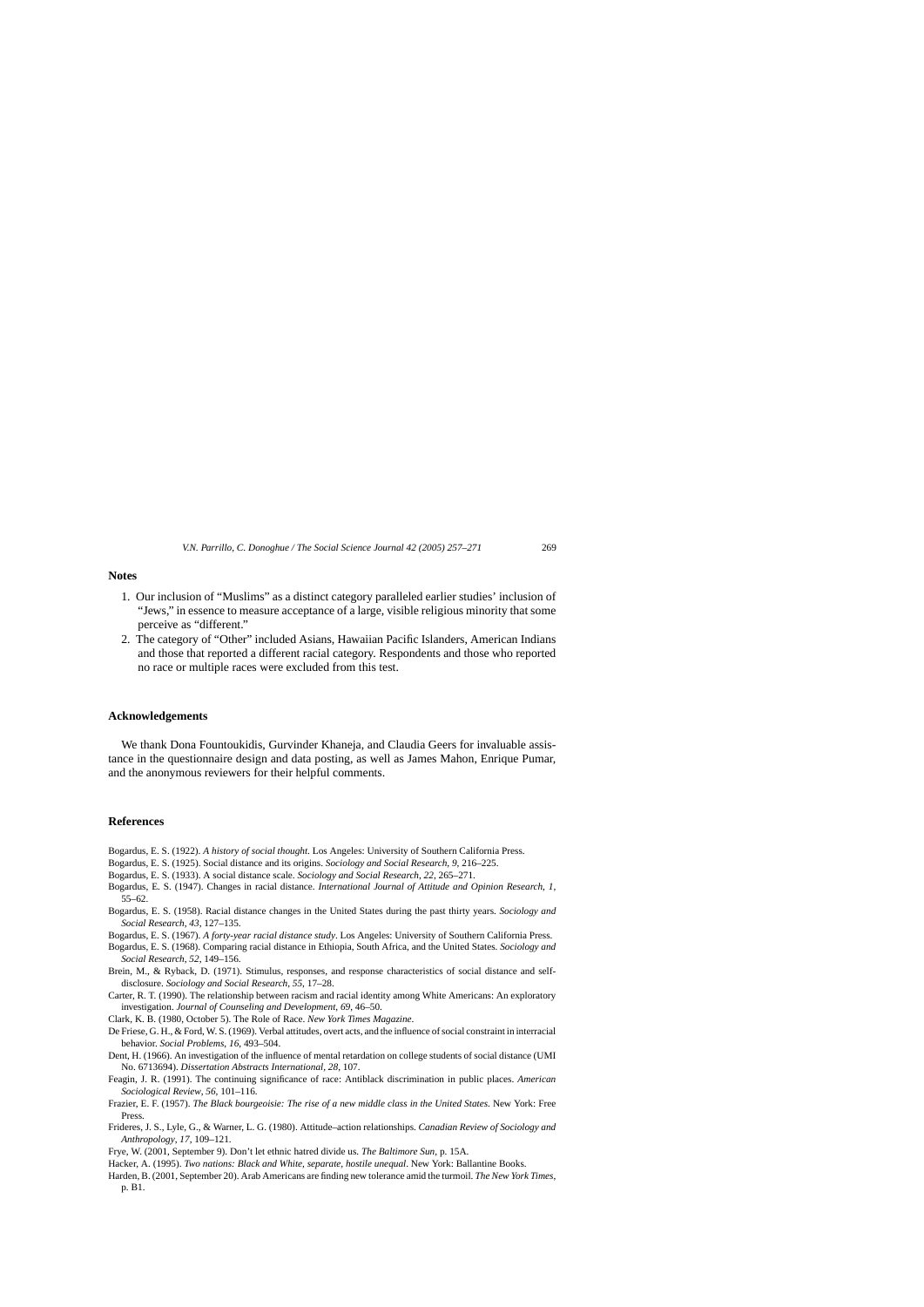- <span id="page-14-0"></span>Hartley, E., & Hartley, R. (1952). *Fundamentals of social psychology*. New York: Alfred A. Knopf.
- Hill, J. (2001, October 14). A tone of tolerance and little fear. *The Tampa Tribune*, p. 1.
- Jackman, M. R. (1976). The relation between verbal attitude and overt behavior: A public opinion application. *Social Forces*, *54*, 646–668.
- Johnson, M. K., & Marini, M. M. (1998). Bridging the racial divide in the United States: The effect of gender. *Social Psychology Quarterly*, *61*, 247–258.
- Kalish, R. A. (1966). Social distance and dying. *Community Mental Health Journal*, *2*, 152–155.
- Kleg, M., & Yamamoto, K. (1998). As the world turns: Ethno-racial distances after 70 years. *Social Science Journal*, *35*, 183–190.
- Krech, D., & Crutchfield, R. S. (1947). *Theory and problems of social psychology*. New York: McGraw-Hill.
- Laing, J. E. (1967). Pitfalls in predicting behavior from survey responses. *Philippine Sociological Review*, *17*, 154–163.
- Landry, B. (1987). *The new Black middle class*. Berkeley: University of California Press.
- La Piere, R. T. (1934). Attitudes vs. actions. *Social Forces*, *13*, 230–237.
- Massey, D. S., & Denton, N. A. (1989). Hypersegregation in U.S. metropolitan areas: Black and Hispanic segregation along five dimensions. *Demography*, *26*, 373–391.
- Massey, D. S., & Denton, N. A. (1994). *American apartheid: Segregation and the making of the underclass*. Cambridge, MA: Harvard University Press.
- Mayhew, B., McPherson, J., & Rotolo, T. (1995). Sex and race homogeneity in naturally occurring groups. *Social Forces*, *74*, 15–52.
- Mills, J. K., Magrath, D., Sobkoviak, P., Stupec, S., & Welsh, S. (1995). Differences in expressed racial prejudice and acceptance of others. *Journal of Psychology*, *129*, 357–359.
- Newcomb, T. (1950). *Social psychology*. New York: The Dryden Press.
- Owen, C. A., Eisner, H. C., & McFaul, T. R. (1977). A half-century of social distance research: National replication of the Bogardus' studies. *Sociology and Social Research*, *66*, 80–98.
- Parrillo, V. N. (2003). *Strangers to these shores* (7th ed.). Boston: Allyn & Bacon.
- Pearlin, L. I., & Rosenberg, M. (1962). Nurse–patient social distance and the structured context of a mental hospital. *American Sociological Review*, *27*, 517–531.
- Perry, R. W., Gillespie, D. F., & Lotz, R. E. (1976). Attitudinal variables as estimates of behavior. *European Journal of Social Psychology*, *6*, 227–243.
- Qualls, C. R., Cox, M. B., & Schehr, T. L. (1992). Racial attitudes on campus: Are there gender differences? *Journal of College Student Development*, *33*, 524–529.
- Raden, D. (1998). American Blacks' and Whites' preferred social distance from Jews. *Journal of Social Psychology*, *138*, 265–267.
- Sartain, A. I., & Bell, H. V., Jr. (1947). Evaluation of the Bogardus scale of social distance by the method of equal appearing intervals. *Journal of Social Psychology*, *29*, 85–91.
- Sherif, M., & Sherif, C. (1956). *An outline of social psychology*. New York: Harper & Brothers.
- Sowell, L. T. (1981). *Ethnic America*. New York: Basic Books.
- Tarter, D. E. (1969). Toward prediction of attitude–action discrepancy. *Social Forces*, *47*, 398–405.
- Ungar, S. (1998). Recycling and the dampening of concern: Comparing the roles of large and small actors in shaping the environmental discourse. *Canadian Review of Sociology and Anthropology*, *35*, 253–276.
- U.S. Bureau of the Census. (2004). *Statistical abstract of the United States*. Washington, DC: U.S. Government Printing Office.
- Walsh, A. (1989). Becoming an American and liking it as functions of social distance and severity of initiation. *Sociological Inquiry*, *60*, 177–189.
- Warner, L. G., & DeFleur, M. L. (1967). Attitude as an interactional concept. *American Sociological Review*, *34*, 153–169.
- Wicker, A. W. (1969). Attitudes versus actions: The relationship of verbal and overt behavioral responses to attitude objects. *Journal of Social Issues*, *25*, 41–78.
- Willie, C. V. (1979). *Caste and class controversy*. New York: General Hall.
- Wilson, T. C. (1996). Cohorts and prejudice: Whites' attitudes toward Blacks, Hispanics, and Asians. *Public Opinion Quarterly*, *60*, 253–274.